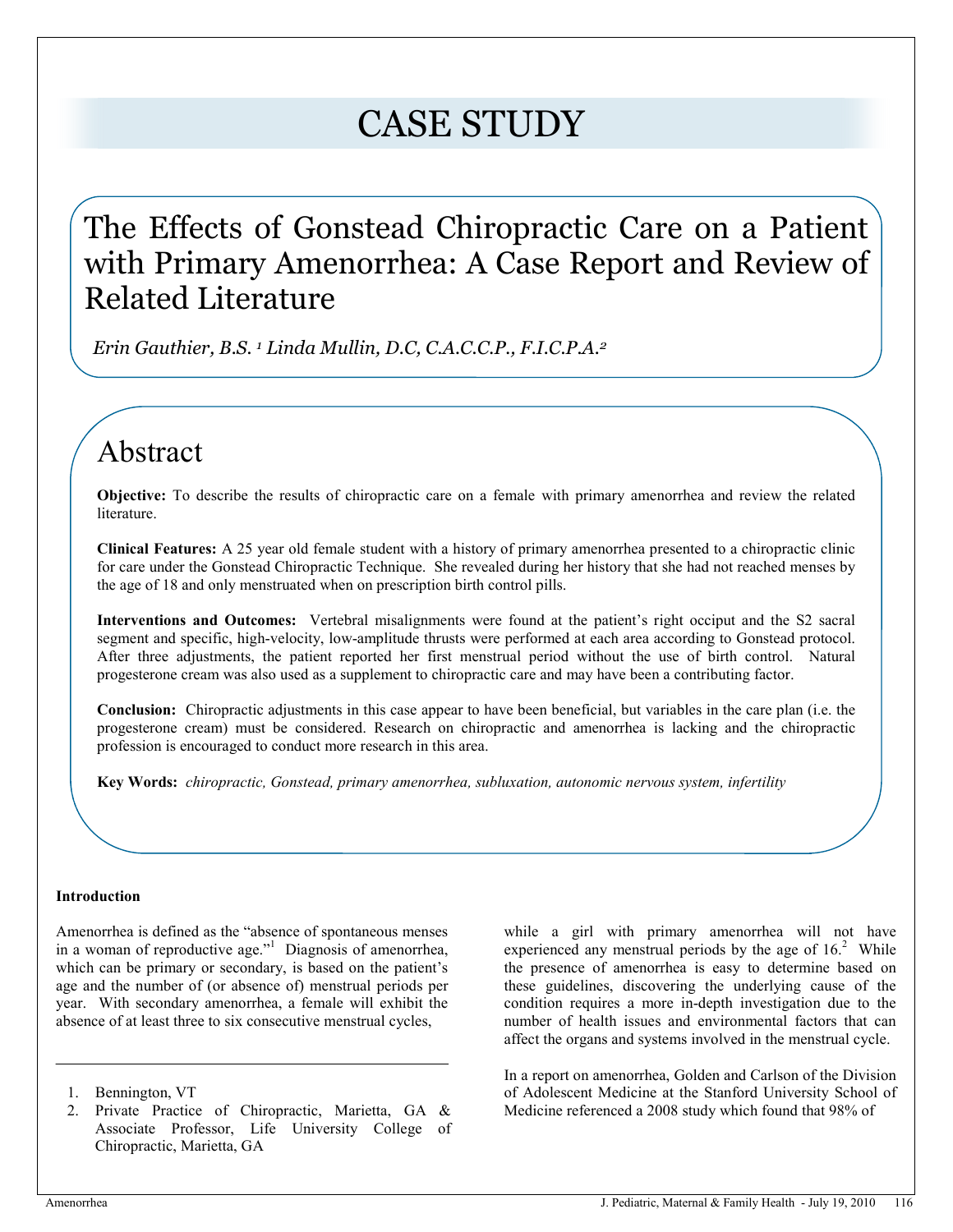the 2,510 female participants in the study reported reaching menarche (their first menstrual cycle) by the age of  $15<sup>1</sup>$ Although the study did not specify, a portion of this remaining 2% may in fact be comprised of females experiencing amenorrhea. This report seeks to address the issue of amenorrhea, specifically primary amenorrhea, and the effects of chiropractic care as an alternative to traditional medical treatment options.

Chiropractic's role in this condition is based on the principle that there is a "neurospinal influence" upon the physiology of every organ and system within the body. $3$  This would include the reproductive and endocrine systems, which are primarily in control of the menstruation process. The chiropractic profession maintains that spinal misalignments, or "vertebral subluxations," cause interference to this neurospinal system and that in turn the interference affects one's state of health.<sup>4</sup> Based on this premise, by correcting subluxations, chiropractic can reduce nervous system interference<sup>5</sup> and improve nerve function thereby allowing the body, including the reproductive and endocrine systems, to function properly.

In the following case report, a 25 year old female student with primary amenorrhea sought chiropractic intervention with the hope of improving the condition of her nervous system to ultimately reverse her amenorrheal state.

### **Case Report**

On September 4, 2008, the patient began care at a chiropractic facility specializing in the Gonstead Chiropractic Technique. The patient underwent a full chiropractic evaluation, which included the following elements of the Gonstead system: history, visual inspection, general physical examination, static and motion palpation, static radiography, and instrumentation  $(thermography)^6$ .

### *History*

While the patient's chief complaint was tension headaches, in discussing her past history, the patient revealed that she had never started her menstrual period as a child and that currently she had not experienced a menstrual period in approximately three years. As a child, the patient was instructed by her pediatrician to monitor any presence of a menstrual cycle until the age of 18 and to proceed with medical intervention if no signs or symptoms occurred by that time. At 18 years old the patient still had not experienced any signs of menstruation and was diagnosed with primary amenorrhea. At this time she decided per her pediatrician's and gynecologist's recommendations to begin a synthetic progesterone prescription as well as a daily oral contraceptive as treatment.

While on birth control pills, the patient had a normal menstrual cycle, but also stated that she was unhappy with the side effects she experienced. She discontinued her use of the birth control pills for a period of time she could not recall and then resumed her prescription at a later date. When the patient used birth control her menstrual cycle was regular, occurring each month for approximately four to seven days. Similarly, when she did not take the medication, cessation of her signs and symptoms occurred almost immediately. At age 22, the patient chose to permanently discontinue her use of oral

contraceptives and began exploring natural healthcare methods, including chiropractic.

For a period of three years previous to presenting for the care reported on in this paper the patient received Diversified Technique chiropractic adjustments by several different chiropractors. Although the patient reported that no actual menstruation occurred during this time, she did state that for the first time since discontinuing her birth control she noticed other premenstrual signs and symptoms (weight gain, irritability, increased appetite) that seemed to occur cyclically each month.

# *Physical Examination*

After the patient's history was compiled, a complete physical evaluation of the spine was performed including static and motion palpation, cervical, thoracic and lumbar range of motion testing and a selection of orthopedic and neurological exams. All ranges of motion were found to be within normal limits and orthopedic and neurological exams were negative. Static and motion palpation of the cervical spine revealed tenderness and muscle tension in the atlanto-occipital region on the right side of the patient's spine with hypertonic musculature present from the occiput to the C7 vertebral level.

Moderate pressure to the right splenius capitis muscle and bilaterally to the levator scapulae and trapezius muscles stimulated multiple active trigger points in the cervical region. Edema and swelling was also noted along the right side of the cervical spine. From this information, the chiropractor determined that a spinal misalignment existed at the occiput/C1 vertebral articulation on the right with a Gonstead listing of *PS-RS*. A listing in the Gonstead system is defined as the group of letters which describes the direction in which the vertebra has misaligned.<sup>7</sup> According to a *PS-RS* occiput listing, the patient's right occipital condyle was misaligned posterior in relation to the right lateral mass of the C1 vertebra and was fixated, or immobilized, in that position.<sup>7</sup>

Evaluation of the pelvic and sacral areas of the spine revealed significant edema and tenderness over the S2 sacral tubercle with an overall decrease in sacral flexion and extension on motion palpation. A lateral lumbopelvic radiograph, provided by the patient from previous chiropractic care, also demonstrated a rudimentary, or underdeveloped, intervertebral disc present between the S1 and S2 sacral segments. The presence of the disc, suggested that the patient's sacrum had not yet fused and instead consisted of individual spinal segments. Based on these findings, the chiropractor determined that a Gonstead listing of *P* was present at the S2 sacral segment. The *P* listing indicated that the S2 segment was fixated posteriorly in relation to the S1 segment and the lowest lumbar vertebra.<sup>7</sup>

Additional evaluation using a Nervoscope, a dual-probed thermography device used by many Gonstead practitioners, yielded bilateral temperature differentials in the cervical and sacral areas suggesting the presence of nerve interference.<sup>6</sup> As mentioned above, the patient also provided spinal radiographs taken previously at another facility, which subsequently confirmed the spinal misalignments found and ruled out any pathology or fracture. The final diagnosis consisted of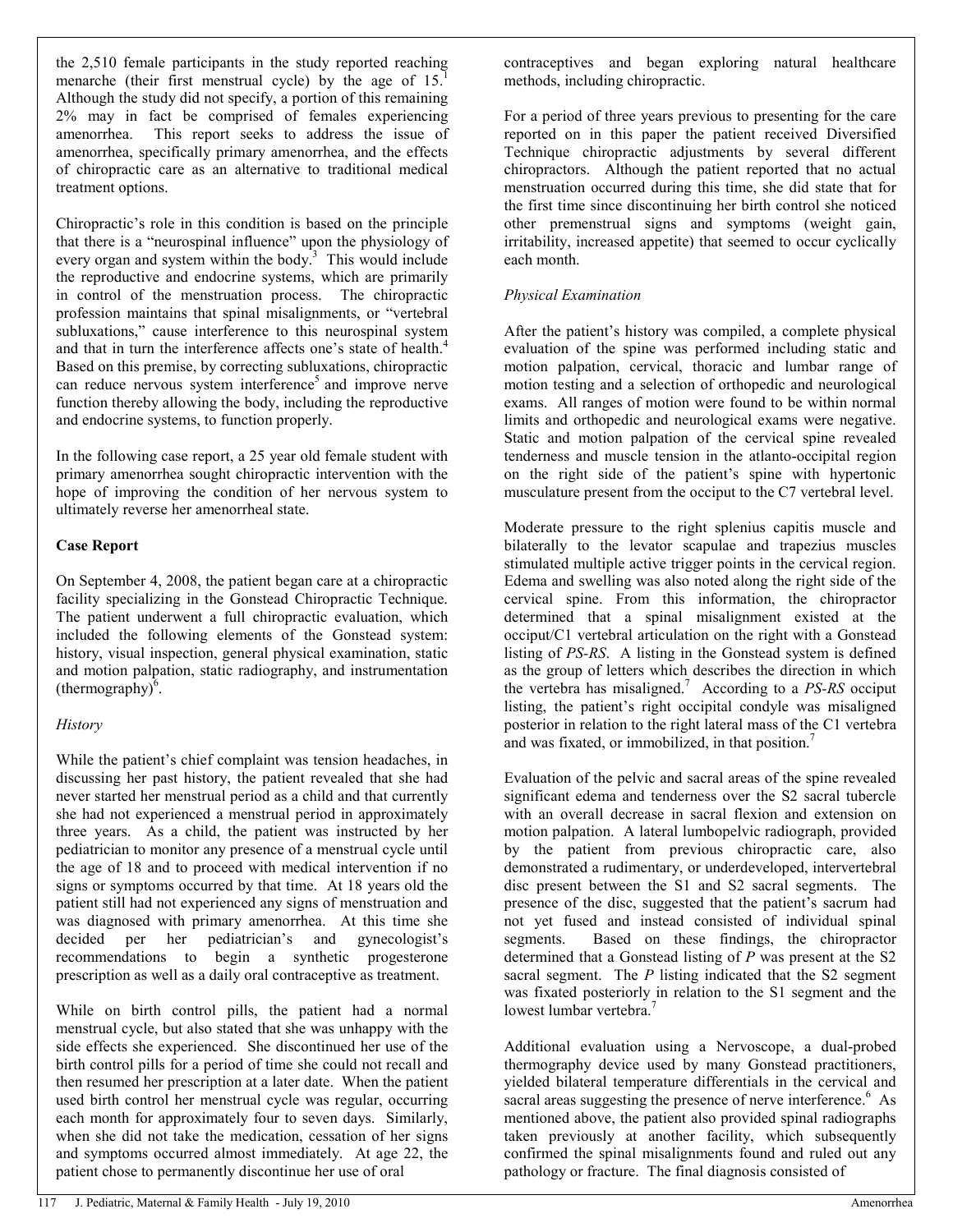segmental and somatic dysfunction at both the occipitocervical and sacral regions.

### *Intervention*

Following the history and physical exam, the patient was adjusted by a specific, high-velocity, low-amplitude thrust at both the patient's right occiput and S2 sacral segment.<sup>6</sup> The segments were adjusted according to Gonstead protocol and utilizing the appropriate tables and setups.

To adjust the occiput, the right hand contacted the right side of occiput just above the patient's right ear and a thrust was directed from right to left, posterior to anterior and superior to inferior with the patient seated in a *cervical chair*. Developed specifically for Gonstead, this particular chair has an adjustable hinged back and allows the practitioner to deliver a cervical adjustment from posterior to anterior with a "lift and set motion" while the patient is in a relaxed, seated position.<sup>6</sup> To adjust the sacral segment, the fingertips of the left hand contacted the sacrum's S2 tubercle and a straight posterior to anterior thrust into the segment with the patient lying on her right side on a chiropractic flat bench was performed.

As part of her care plan, the doctor recommended that the patient return once each week to have her spine analyzed and adjusted as needed. During each visit, only occiput and S2 were adjusted.

# *Outcomes*

On her third visit, the patient reported that her tension headaches were much improved, but she still had not yet experienced a menstrual period. During this visit, the doctor recommended that the patient supplement her chiropractic care with the use of a natural over-the-counter progesterone cream. Following the chiropractor's advice, the patient began a regimen of *Source Naturals* brand progesterone cream shortly after her third visit. On her fourth visit, 19 days after her initial chiropractic evaluation, the patient reported she experienced two days of menstruation for the first time in her lifetime without the use of birth control.

# **Discussion**

As previously mentioned, an adolescent female is diagnosed with primary amenorrhea if she fails to reach menarche by the age of 16 years old. If amenorrhea is suspected, the American Academy of Pediatrics recommends using the following criteria to determine whether or not a patient should undergo additional medical testing:<sup>1</sup>

- 1. She has not had menarche by age 15 years
- 2. She has not had menarche and more than 3 years have elapsed since thelarche (breast development)
- 3. She has not had menarche by age 13 years and has no secondary sexual development
- 4. She has not had menarche by age 14 years and:
	- i. there is a suspicion of an eating disorder or excessive exercise, or
	- ii. there are signs of hirsutism, or
	- iii. there is suspicion of genital outflow obstruction

Upon diagnosis of amenorrhea, further evaluation can help determine the possible clinical factors contributing to the patient's condition. The process is extensive, however, as it can be due to a number of different anatomical, genetic or neuroendocrine abnormalities.<sup>8</sup>

While research demonstrates that most cases of amenorrhea occur as a result of ovarian dysfunction,<sup>8</sup> anomalies may also exist at the level of the hypothalamus, the pituitary gland, the thyroid gland, the adrenal glands or perhaps even the uterus or vagina.<sup>1</sup> In addition, depending upon which organ(s) is (are) malfunctioning, a patient with amenorrhea will likely have imbalances of any one or multiple hormones related to reproduction including: gonadotropin-releasing hormone (GnRH), follicle stimulating hormone (FSH), leutinizing hormone (LH), corticotropin-releasing hormone (CRH), adrenocorticotropin hormone (ACTH), cortisol, thyroid stimulating hormone (TSH), prolactin, estrogen and progesterone.1,9

Additional inorganic causes of amenorrhea include eating disorders, certain medications and excessive exercise or stress.<sup>1</sup> Many women and adolescent girls fit the criteria for the "Female Athlete Triad," a syndrome including amenorrhea, disordered eating and osteoporosis which often occurs with female long distance runners and gymnasts.<sup>2</sup> In the case of the Female Athlete Triad both the excessive exercise and the disordered eating put a physiological strain on the body and, as a result affect the "highly sensitive" female reproductive system.<sup>2</sup>

Once diagnosed, traditional medical treatment of amenorrhea usually involves hormone replacement therapy (HRT), consisting of synthetic estrogen and/or progestin (progesterone) supplementation.<sup>10</sup> DiVasta and Gordon discuss the use of HRT in adolescents stating that "the overall goal of successful HRT is to induce normal secondary sexual characteristics," which includes regular menstruation. $11$  While the patient in this case never underwent the necessary medical evaluations to determine the source of her amenorrhea, her medical doctors recommended an HRT regimen consisting of a synthetic progesterone supplement to trigger menstruation followed by recurrent use of daily oral contraceptives. In other cases reviewed, there was an overwhelming use of birth control pills in instances of amenorrhea<sup>5,12,13</sup> and it appears that oral contraceptives are a standard course of treatment for the condition.

The issue with HRT or oral contraceptive use, however, is that research fails to provide sufficient information on the appropriate hormone form and dosage required for each type of patient, making the safety and efficacy of the treatment questionable.<sup>11</sup> Concerns also exist surrounding the potential negative effects of the synthetic sex steroids comprising these medications on the skeletal, nervous, and cardiovascular systems.<sup>11</sup> Regardless of the effects of HRT, however, no amount of hormonal replacement will fully "correct the underlying pathology<sup> $10$ </sup> within the patient's body which is causing the amenorrhea to occur.

In contrast to her medical care, chiropractic intervention included procedures to address nerve interference as the possible underlying issue resulting in her condition. In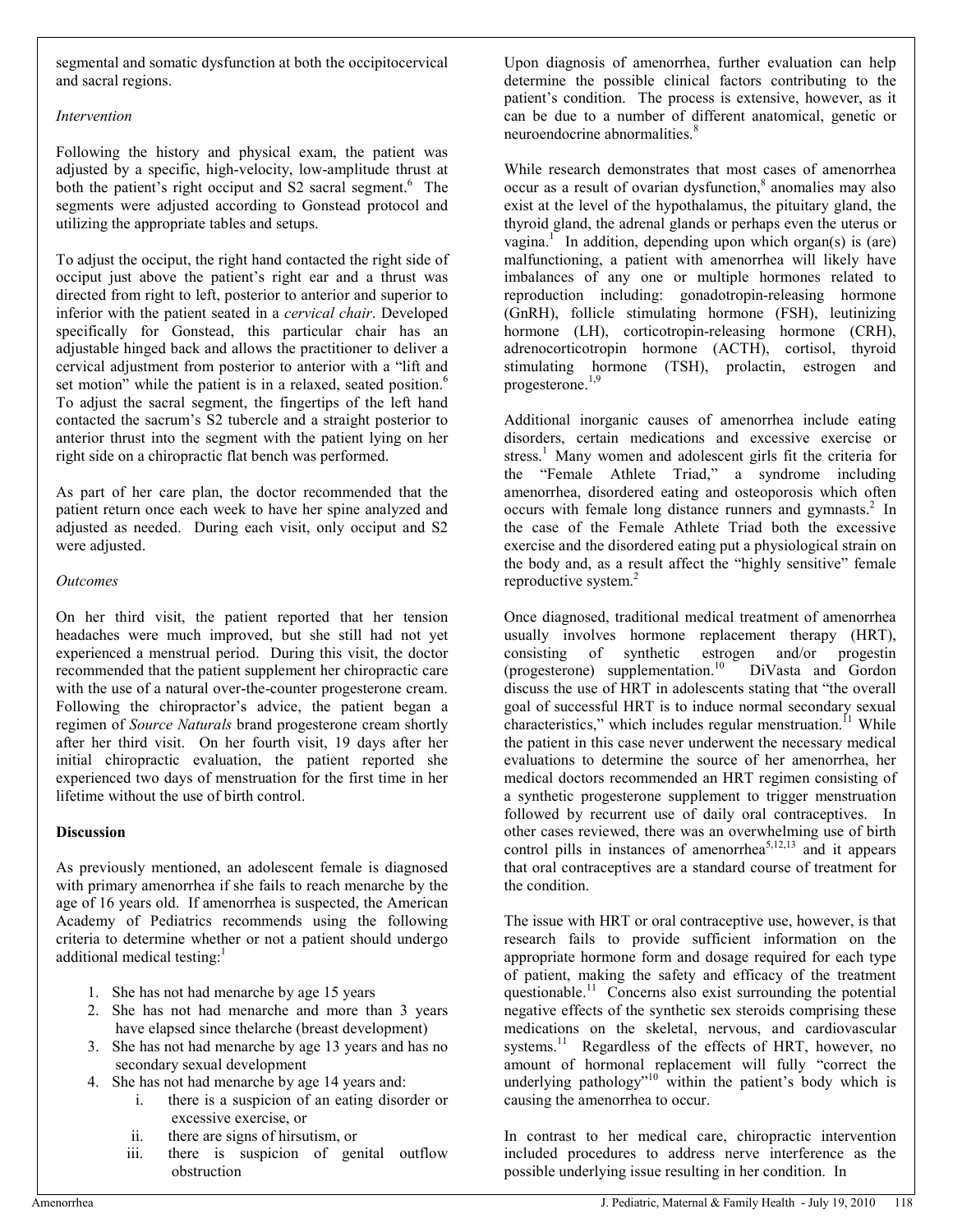reviewing the literature on the "neurovertebral influence" on the nervous system, Rome begins by quoting Gray's Anatomy which states that the "function (of the nervous system) is to control and coordinate all the other organs and structures" of the human body. $3$  Chiropractic was founded on the premise that "anatomical displacements," or "subluxations," of the vertebra of the spine disrupt nervous system function and therefore have a negative effect on one's health.<sup>4</sup> If indeed the nervous system is responsible for the control and coordination of all other systems and organs in the body then it is hypothesized that subluxations will bring about disease processes in other regions of the body. More specifically, there is research that addresses the "articular integrity" of the vertebra of the spine and how it affects the autonomic nervous system—the visceral division of the nervous system which regulates the actions of cardiac muscle, smooth muscle and glands.<sup>3,4</sup> Spinal misalignments or subluxations can consequently have detrimental effects on visceral functions, such as those controlled by the reproductive and endocrine systems.

While there are a number of different theories discussing the cause of subluxation, the Gonstead system maintains that a subluxation is "a vertebral misalignment that results in nerve interference," which occurs "secondary to the misalignment...at the intervertebral disc."<sup>6</sup> Clarence Gonstead, founder of the technique, believed that portions of a damaged intervertebral disc protrude into the intervertebral foramen causing pressure on the nerve in the foramen and ultimately resulting in autonomic nervous system dysfunction.<sup>6</sup>

Furthermore, Gonstead practitioners tend to address the spine and the autonomic nervous system according to its parasympathetic and sympathetic divisions. According to Dr. Gonstead, the parasympathetics are regulated by those nerves from occiput to C5 and also those below the L5 vertebral level, while the sympathetics can be found from C6 to  $L5$ .<sup>6</sup> Due to the opposing forces of the sympathetic and parasympathetic nervous systems, many Gonstead doctors believe that when dealing with an issue of visceral nature, adjustments should never be performed on segments housing both systems on the same visit.<sup>6</sup>

Adhering to Gonstead principles, the chiropractor in this case chose to adjust only occiput and sacrum based not only on exam findings, but also because of their relationship to the parasympathetic nervous system, which is largely in control of reproductive and endocrine function. It was suspected in this particular case that perhaps the patient's subluxations at the occiput and sacrum and the resultant nerve interference at these locations may have been responsible for her amenorrhea.

Although the current research on chiropractic and primary amenorrhea is scarce, there are a number of cases in the literature addressing the effects of chiropractic on secondary amenorrhea as well as on other reproductive issues such as infertility and dysmenorrhea.

Courtis and Young discuss two cases of females diagnosed with "idiopathic" secondary amenorrhea, in which 18-year-old and 17-year-old students both began menstruating after a total of approximately six to seven weeks of chiropractic care.

Similar to the patient discussed in this paper, the young woman in "Case Report A" first sought medical treatment for her condition and was prescribed an oral conceptive which caused her to menstruate, but also produced unfavorable side effects. Her chiropractic care included adjustments of the cervical, thoracic, lumbar and pelvic regions of the spine as well as "mobilization" of the cranial sutures of the skull.<sup>12</sup> A specific technique, in this case, was not discussed.

In "Case Report B," the patient experienced menarche at age 13 and became amenorrheal at age 16. She was also prescribed birth control pills, but in her case menstruation did not result. Patient "B's" care plan included adjusting the T9/T10 thoracic segments and L5 lumbar segment using the Chiropractic Manipulative Reflex Technique.12 After six weeks of adjustments, patient "A" experienced menses while patient "B" reported menstruation after seven weeks of care.

Another successful case regarding chiropractic and amenorrhea, involves a diabetic patient who reported being unable to menstruate without the use of oral contraceptives. In this case, the patient received chiropractic adjustments at T7 and the sacrum utilizing the Applied Kinesiology technique, which bases its subluxation findings largely on muscle testing.<sup>5</sup> In addition to spinal adjustments, the chiropractor performed an adjustment of the patient's "subluxated" uterus, which he discovered as a result of positive muscle testing upon "challenging," or eliciting slight pressure to the area of the uterus.<sup>5</sup> After three weeks of care, the patient began passing blood clots and after a total of four months, she reported her first period without use of the contraceptive medication.

Chiropractic care has also been reported to demonstrate improvements with infertility, which often occurs as a result of amenorrhea. In a case by Sims and Lee, a 23 year old woman with a history of amenorrhea and intermittent oral contraceptive use received Diversified chiropractic adjustments and achieved menstruation for the first time without birth control pills after three and a half months of care. $^{13}$  One month later, the patient, previously diagnosed as infertile, successfully conceived her first child.

Kaminski discusses another infertility case which involves a 31 year old woman who sought chiropractic care because she was experiencing difficulty conceiving her second child. She reported that her menstrual and ovulation cycles were irregular and that her medical doctor diagnosed her with a "lazy [reproductive] system."<sup>14</sup> After approximately one month of adjustments using the Diversified Technique, the patient's menstrual cycle began to normalize. Nine months later, with the addition of Network Spinal Analysis and Torque Release Technique in her care plan, the patient reported that she was pregnant.

Cases have also been reported which specify the use of the Gonstead System in cases of infertility. Lyons describes the case of a 27 year old female athlete experiencing infertility who reported a successful conception after just one month of chiropractic care, which included Gonstead adjustments of the cervical, thoracic, lumbar and pelvic regions of the spine.<sup>15</sup>

Dysmenorrhea, defined as "menstrual pain that commences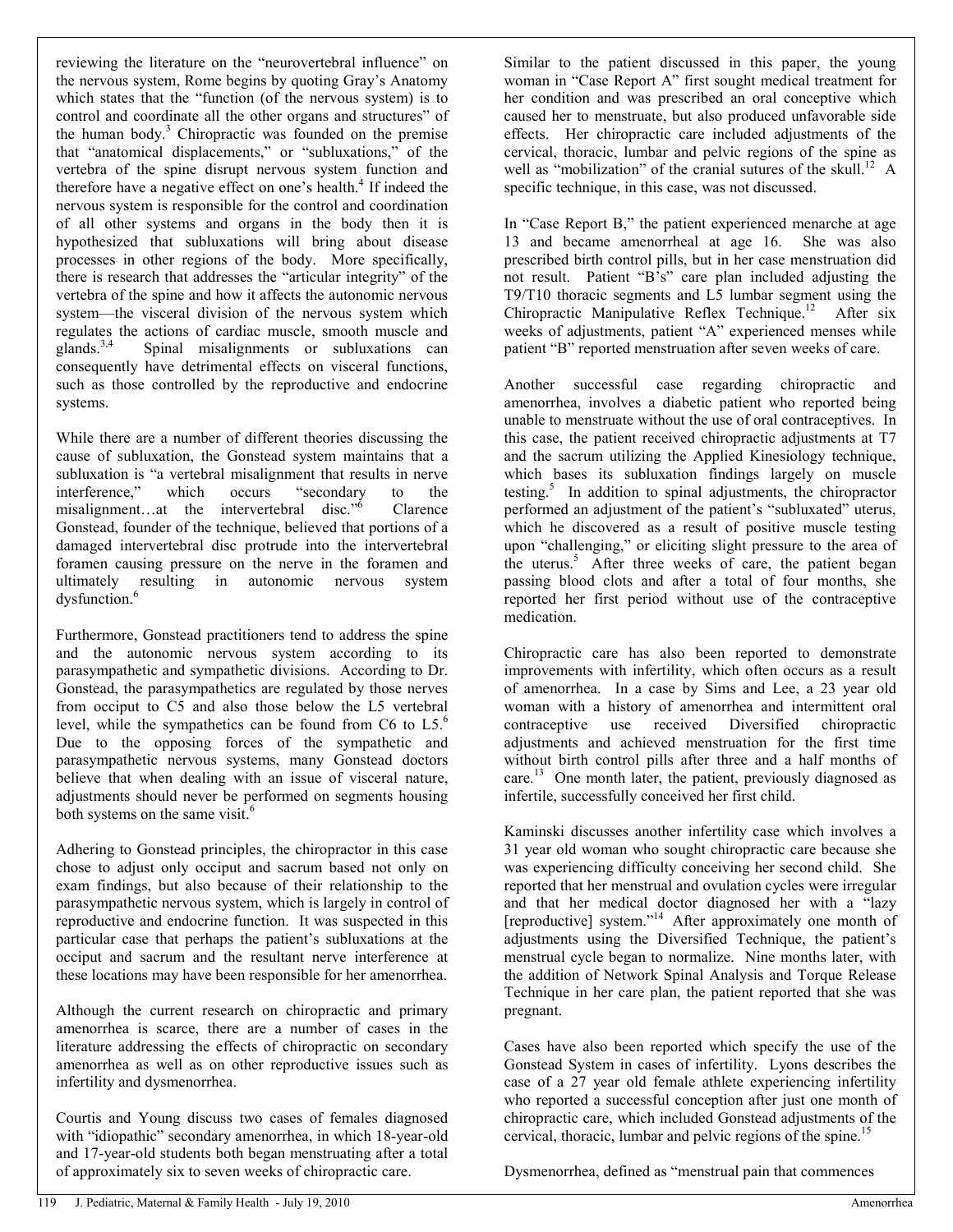with the onset of blood loss from the uterus, and usually lasts 48-72 hours," has also seen success with chiropractic care.<sup>16</sup> A study by Genders *et al* assessed the possibility of a clinical relationship between dysmenorrhea and dysfunction of the sacroiliac joint.<sup>16</sup> Using the Gonstead system of analysis and adjusting, the study concluded that indeed there was a significant correlation between dysfunctional motion palpation of the sacroiliac joint and dysmenorrhea.

Based on the literature and the results of this case, there is a possibility that chiropractic can play a role in dealing with amenorrhea and other related female health issues. With respect to the case in this report, however, it is important to address the patient's use of natural progesterone cream as a possible contributing factor to achieving menstruation. Natural progesterone cream is a pharmaceutical grade transdermal progesterone supplement made from soy, wild yam root and other natural ingredients.<sup>17</sup> For premenopausal women, recommended use includes application of  $\frac{1}{4}$  to  $\frac{1}{2}$  of a teaspoon of the cream to a smooth area of the skin twice daily for the 14 days prior to menstruation.<sup>17</sup> As the patient in this case did not experience any amount of menstruation, her chiropractor suggested she apply the cream on a daily basis.

Due to the resistance met by many medical professionals, peer-reviewed literature surrounding the use of natural progesterone as opposed to synthetic progesterone is nearly non-existent. Support for using progesterone transdermally (through the skin) over orally, especially when dealing with adolescent patients, is discussed by DiVasta and Gordon, yet their research surrounds the use of a synthetic version of the hormone.<sup>11</sup>

Though not peer-reviewed, the literature and research of John R. Lee, MD provides strong support for natural hormone supplementation, especially transdermal progesterone. Lee maintains that synthetic hormones, which differ in "molecular configuration" from hormones made in the body, "do not provide the same total physiologic activity as the hormones they are intended to replace and…will provoke undesirable side effects not found with the human hormone."<sup>18</sup> On the other hand, sex hormones from natural sources, which he terms "bioidentical" hormones, are received and utilized in the same manner and with the same success as those hormones actually created in the body. $18$ 

In the particular case of the patient in this report, perhaps the use of bioidentical progesterone cream along with the chiropractor's specific adjustments of occiput and sacrum provided her body with the necessary *natural* neuroendocrine balance that it appeared to be lacking. Without the use of necessary control mechanisms in introducing the natural progesterone cream, it is difficult to draw definitive conclusions about the effectiveness of either intervention for amenorrhea.

### **Conclusion**

An interesting observation in this case and in the literature, is the common practice of prescribing oral contraceptives as a treatment for amenorrhea. Of further consequence is the resistance or dissatisfaction the women in these cases felt toward the medication, despite the fact that it did help them

 achieve menstruation. In using birth control as a hormone replacement, the patient is essentially tricking the body into thinking its hormones are in proper balance. Reproductive and endocrine function will likely normalize, but the underlying cause of the patient's amenorrhea will still exist. Many women are aware of this concept, especially with natural healthcare approaches gaining popularity, and are seeking alternative solutions to their female-related health problems.

As a healthcare model that works with the body's own natural mechanisms to restore balance and homeostasis, chiropractic focuses on the root of the problem rather than the resultant symptoms of a condition. Chiropractic addresses the nervous system—the main control station for the entire body—and reduces or removes any interference present in the system to allow the rest of body to function at its fullest potential.

The unfortunate limitation in this particular case is that since the patient began using the natural progesterone cream within the same timeframe of receiving chiropractic care, it is difficult to determine which was the primary factor in producing the outcome. If the progesterone cream was the primary factor causing menstruation, this case supports natural hormone replacement therapy, which while beneficial still does not *correct* the pathological process occurring within the body. Due to the fact that the progesterone cream was used in a relatively short period of time in comparison to the chiropractic care, we suggest that her menstrual period occurred more likely as a result of correcting her spinal subluxations.

As demonstrated by this case report and the related research, chiropractic may be beneficial to women experiencing amenorrhea and other reproductive issues. The research is scant, however, and more information regarding the benefits of chiropractic as a natural means of achieving health must be produced and made available to women dealing with femalerelated conditions. More importantly, parents of adolescent girls with issues such as amenorrhea need to be educated that a healthy nervous system from birth and throughout adolescence, achieved with the help of chiropractic care, may be a potential contributing clinical factor to correcting the underlying cause of menstrual dysfunction before it is even apparent.

### **References**

- 1. Golden NH, Carlson JL. The pathophysiology of amenorrhea in the adolescent. Ann N Y Acad Sci 2008;1135:163-178.
- 2. Morgenthal AP. Female athlete triad. J Chiropr Med 2002 Sep;1(3):97-106.
- 3. Rome PL. Neurovertebral influence upon the autonomic nervous system: some of the somatoautonomic evidence to date. Chiropr J Aust 2009 Mar; 39(1): 2-17.
- 4. Lynch S, Boone WR. Somatovisceral responses to chiropractic adjustments. J Vert Sublux Res [serial online] 2009 Mar 17 [cited 2009 Dec 8];5. Available from:

URL:http://www.jvsr.com/abstracts/index.asp?id=38 0.